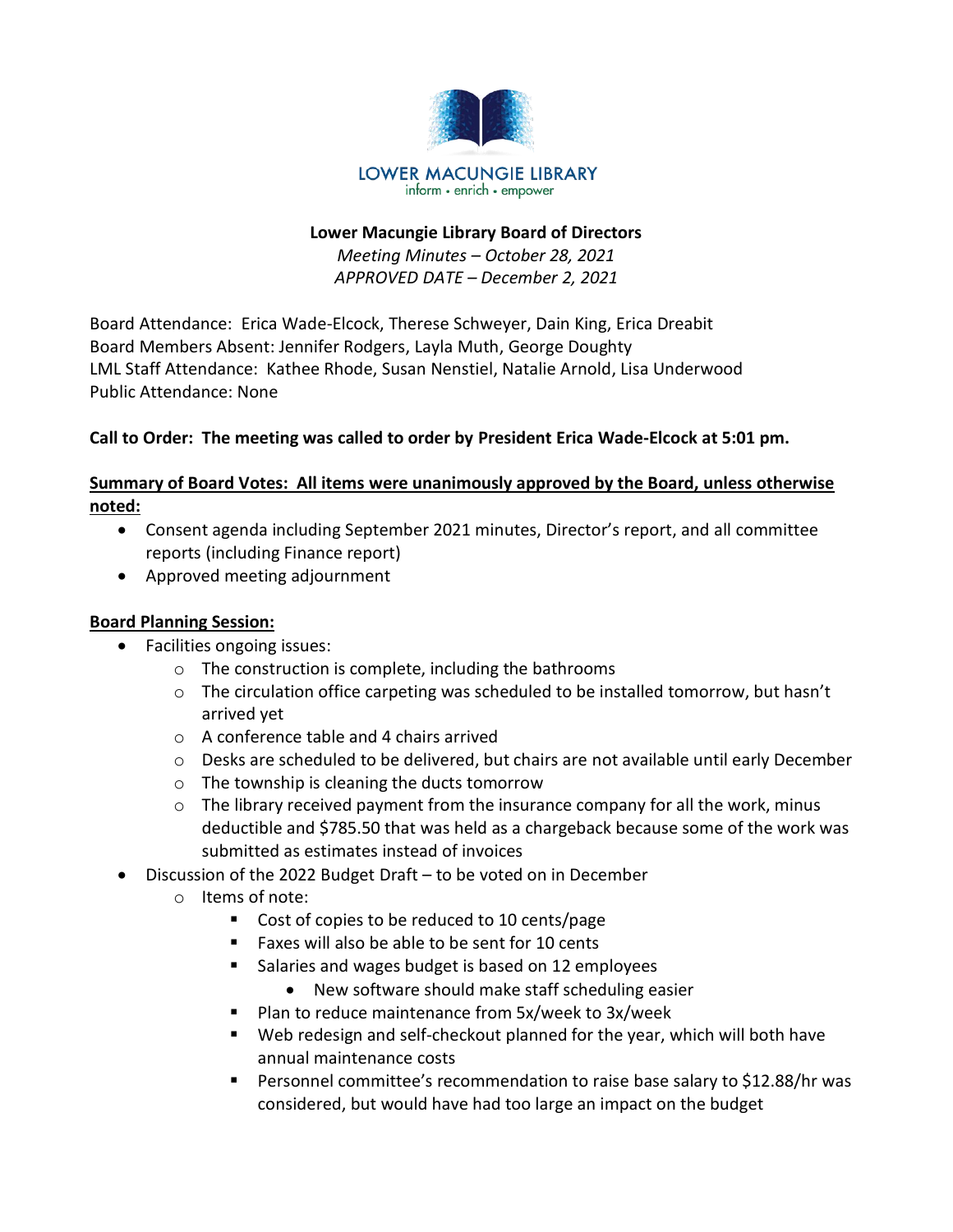# **Executive Director's Report –** (see attached Executive Director's Report)

- LML had good attendance at PaLA, with 6 attendees
- Kathee attended the CLIU Librarians Networking meeting, where she learned that the Emmaus High School librarian is unhappy with the library being used as primarily a study hall and that the district couldn't afford services like NoveList, so Kathee offered the services of LML to work with district libraries to make sure students know they can access those services through LML.
- Sherry Baublitz was hired as Youth Services assistant today and will start on Nov. 10 in a limited fashion until her schedule frees up in January, and will then work 20 hours/week.
- The library will be closed for election day.
- There will be no children's in-person programs between the holidays, but craft kits will be available.
- The library got a grant for books to give away, which will be used for storytime to go kits.
- The plan for introducing in-person indoor children's programming is to start with teens and older children first and work down to younger children.
- Quarterly statistics were reviewed by Natalie. Year over year comparisons are still hard to make due to the pandemic, but circulation is up 81% in Q3 2021 from Q3 2020. An average of 80 cards/month were issued to new patrons during Q3. In programming, adult programming increased both in number of programs and attendance compared to the same quarter last year. Children's programming shows a decrease, but this is due to the end of virtual programming in May 2021, which was tracked differently than in person programming (which also has lower attendance limits and has been subject to weather due to being held outdoors).

# **Committee Chair Reports & Next Meeting Dates**

# **Finance:**

- The library is in good financial shape for the year.
- The library has received approval from the Small Business Administration for both rounds of PPP funding.
- The total reimbursement received for the flood losses was \$23,491
- Next meeting November 30 at 5:00

# **Personnel:**

- Did not meet.
- Next meeting  $-10/29$  at 10:00 am

# **Marketing**

- Did not meet.
- Next meeting TBD

# **Facilities:**

- Did not meet.
- Next meeting TBD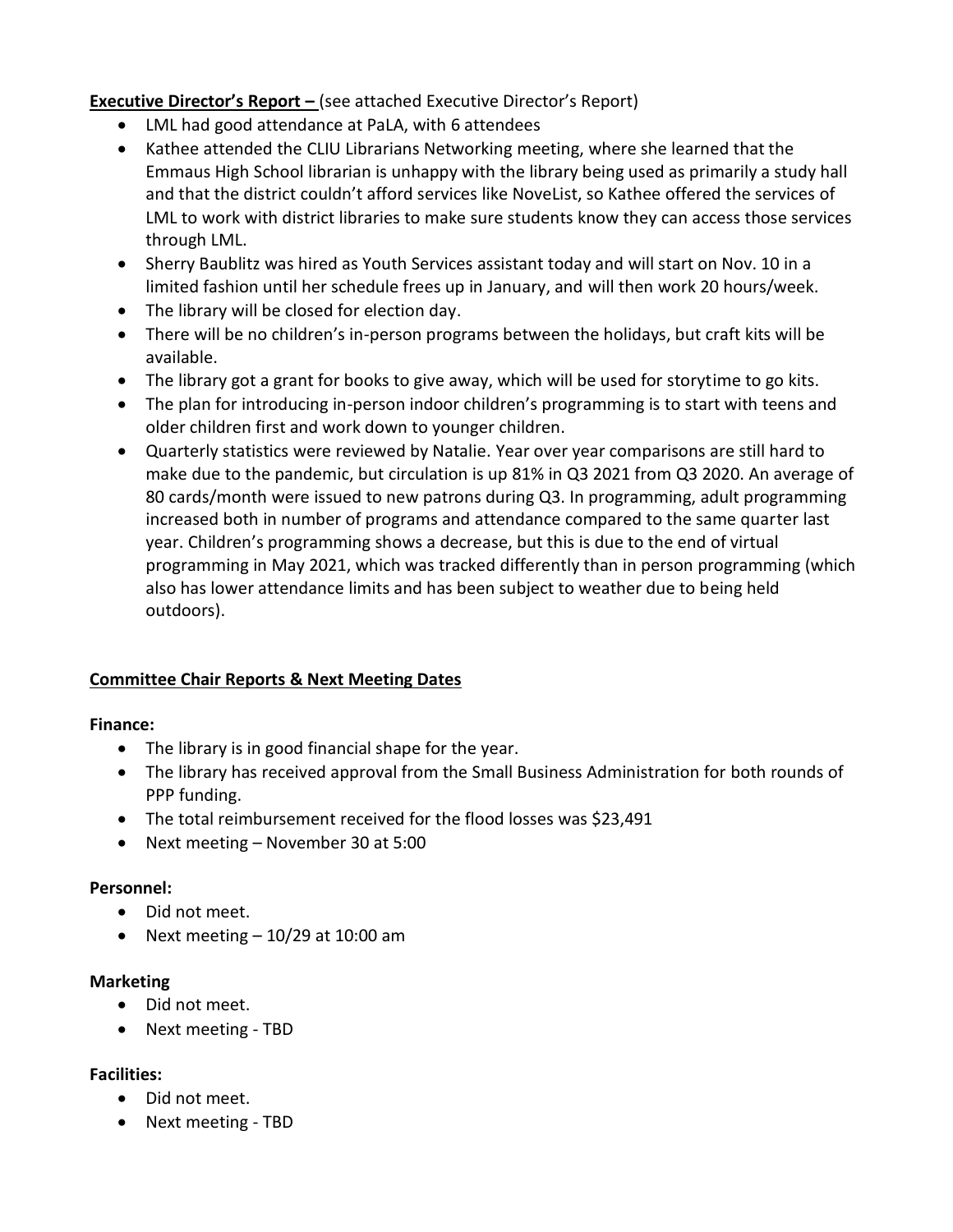#### **Friends of LML Update:**

- Did not meet.
- Next meeting TBD

# **Technology:**

- Committee met on 10/21 via Zoom
- The committee narrowed the list of possible web design companies down to four, and Natalie reached out to the three companies that we had not already been in touch with to get proposals.
- Next meeting 11/18 at 1:00 via Zoom

#### **Nominating:**

- Nothing to report, but the committee is willing to help with succession planning.
- The idea of potentially adding a youth board member was briefly discussed.
- Next meeting TBD

#### **Old Business**

• None

#### **New Business**

- Sarah has been working on a grant for community immunization, and she met some people at LVHN who might be interested in serving on the board.
- Therese gave a summary of the latest meeting with the liaison from the Office of Commonwealth Libraries about the problems with Allentown serving as the District Library. The Allentown Library has been instructed to provide a timeline and plan for fixing their accounting and other issues within the next few months (although no strict deadlines were set).
- Erica Wade-Elcock informed the board about an article that had appeared in the East Penn Press in which LML was negatively portrayed by the Emmaus Public Library in their report to the Macungie Borough Council. Susan prepared a draft letter to the editor in response, which has been reviewed by Jennifer Rodgers for the Marketing committee. The library will continue to try to work with local news outlets to publicize our offerings.

# **Public Comment**

• None

Board Meeting was adjourned at 5:50 pm

#### **ACTION ITEMS WITH DUE DATES**

**Next Meeting:** Thursday, December 2 at 5:00 pm

*Respectively submitted: Erica Dreabit*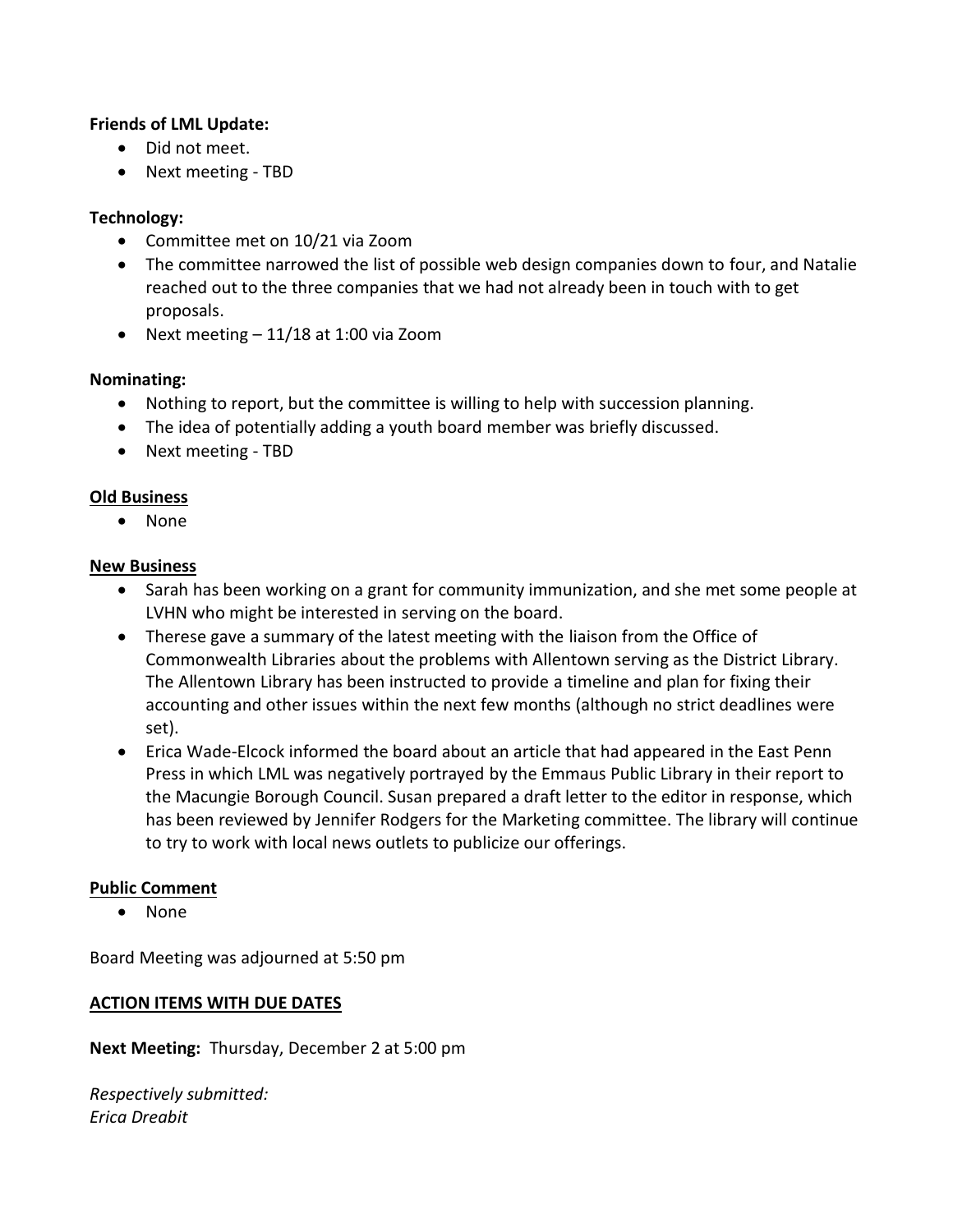# **Library Director's Report (10/28/21)**

# **Objectives**

# **Community Partnership**

• Programming for children is being held outdoors, weather permitting. Book clubs and adult programs will be held via Zoom or at an outdoor location such as Lock Ridge Park and Macungie Memorial Park

# **Relevance**

- Natalie, Susan, Sarah, Lisa, Adam, and I attended the PaLA virtual conference held September 27 – 29
- Attended the Technology Committee meeting Thursday, October 21
- Attended the CLIU Librarians Networking meeting Thursday, October 21

# **Fiscal Responsibility**

- Fulton Bank notified us that our Paycheck Protection program application was approved for \$82,000 and the Small Business Administration has forgiven the PPP loan
- Susan, Natalie, and I worked on the 2022 budget to present to the Finance Committee

# **Communication and Leadership Effectiveness**

- Sarah, Natalie, and I performed Jessica's three month review Monday, October 4
- I attended the PaLA awards ceremony via Zoom Wednesday, October 13
- Lisa and I interviewed Lisa Rand for the Youth Services Assistant position Monday, October 18
- Sarah, Natalie, and I interviewed Lauren Hallameyer for the Library Assistant position Monday, October 18
- Sarah, Natalie, and I interviewed Christina Murzdeck for the Library Assistant positon Wednesday, October 20
- Lisa and I interviewed Emily Macklin for the Youth Services Assistant position Monday, October 25

# **Statistics**

• Available in *Box*

# **Programming**

• *Alzheimer's Awareness* presented by Laurie Brey from Arden Courts via Zoom – Thursday, September 23, Attendance: 4